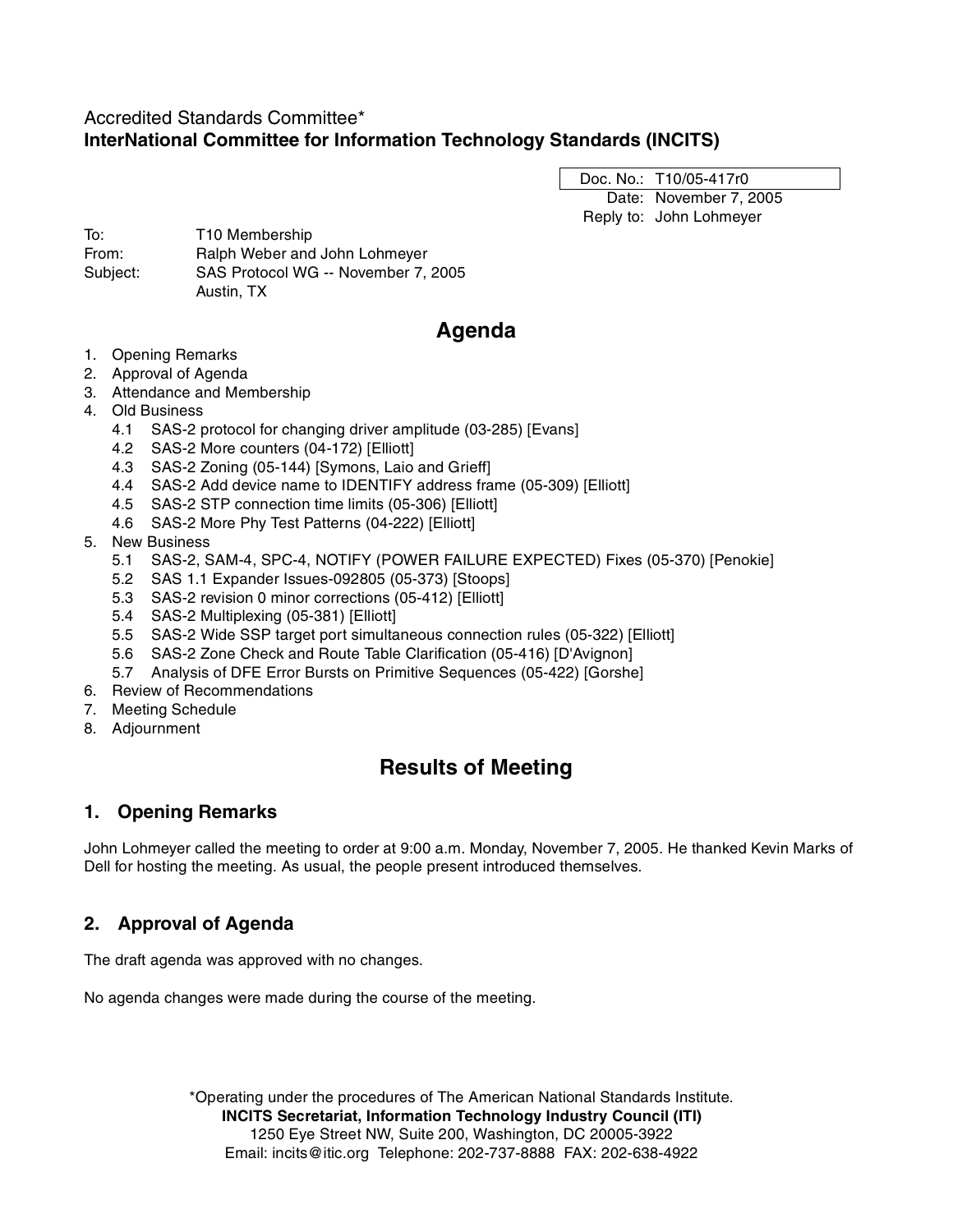## **3. Attendance and Membership**

Attendance at working group meetings does not count toward minimum attendance requirements for T10 membership. Working group meetings are open to any person or organization directly and materially affected by T10's scope of work. The following people attended the meeting:

| Name                  |    | S                 | Organization                   |                              |
|-----------------------|----|-------------------|--------------------------------|------------------------------|
| Ms. Pat Thaler        |    | Ρ                 | Agilent Technologies           |                              |
| Mr. Ron Roberts       |    |                   | А                              | Broadcom Corp.               |
| Mr. Kevin Marks       |    | Ρ                 | Dell, Inc.                     |                              |
| Mr. Kenneth Hirata    |    | А                 | Emulex                         |                              |
| Mr. Robert H. Nixon   |    |                   | Ρ                              | Emulex                       |
| Mr. Ralph O. Weber    |    | Ρ                 | ENDL Texas                     |                              |
| Mr. Neil Wanamaker    |    |                   | V                              | Finisar                      |
| Mr. Rob Elliott       |    |                   | Ρ                              | Hewlett Packard Co.          |
| Mr. Steven Fairchild  |    |                   | V                              | Hewlett Packard Co.          |
| Mr. Chris Martin      |    |                   | V                              | Hewlett Packard Co.          |
| Mr. Dan Colegrove     |    |                   | Ρ                              | Hitachi Global Storage Tech. |
| Mr. George O. Penokie |    |                   | Ρ                              | IBM / Tivoli Systems         |
| Mrs. Vicky Duerk      |    |                   | V                              | Intel                        |
| Mr. Martin Massucci   |    |                   | V                              | Intel                        |
| Mr. Pak Seto          |    |                   | V                              | Intel Corp.                  |
| Mr. Robert Sheffield  |    |                   | Ρ                              | Intel Corp.                  |
| Mr. Dennis Moore      |    |                   |                                | AV KnowledgeTek, Inc.        |
| Mr. Brad Besmer       |    | V                 | LSI Logic Corp.                |                              |
| Mr. Brian Day         |    | V –               | LSI Logic Corp.                |                              |
| Mr. Steve Johnson     |    | V.                | LSI Logic Corp.                |                              |
| Mr. John Lohmeyer     |    | Ρ                 | LSI Logic Corp.                |                              |
| Mr. Avraham Shimor    |    | Ρ                 | M-Systems                      |                              |
| Mr. Greg Elkins       |    | V                 | Marvell Semiconductor          |                              |
| Mr. David Geddes      |    |                   | AV Marvell Semiconductor, Inc. |                              |
| Mr. Martin Czekalski  |    |                   | А                              | Maxtor Corp.                 |
| Mr. Mark Evans        |    |                   | Ρ                              | Maxtor Corp.                 |
| Mr. Tim Symons        |    | Ρ                 | PMC-Sierra                     |                              |
| Dr. Steve Gorshe      |    | V                 | PMC-Sierra, Inc.               |                              |
| Mr. Don Carothers     |    |                   | V                              | QLogic Corp.                 |
| Mr. Gerald Houlder    |    |                   | Ρ                              | Seagate Technology           |
| Mr. Doug Loree        |    |                   | V                              | Toshiba America              |
| Mr. David Allen       |    |                   | Α                              | Vitesse Semiconductor        |
| Mr. Ed D'Avignon      |    | V                 | Vitesse Semiconductor          |                              |
| Mr. Gregory Tabor     |    | Ρ                 | Vitesse Semiconductor          |                              |
| Mr. Jeff Williams     |    |                   | Ρ                              | Xiotech Corp.                |
| Mr. Bob Hansen        |    | V                 | Xyratex                        |                              |
| 36 People Present     |    |                   |                                |                              |
| Status Key:           |    | P - Principal     |                                |                              |
|                       |    | A, A# - Alternate |                                |                              |
|                       | AV | - Advisory Member |                                |                              |
|                       | L  | Liaison           |                                |                              |

V - Visitor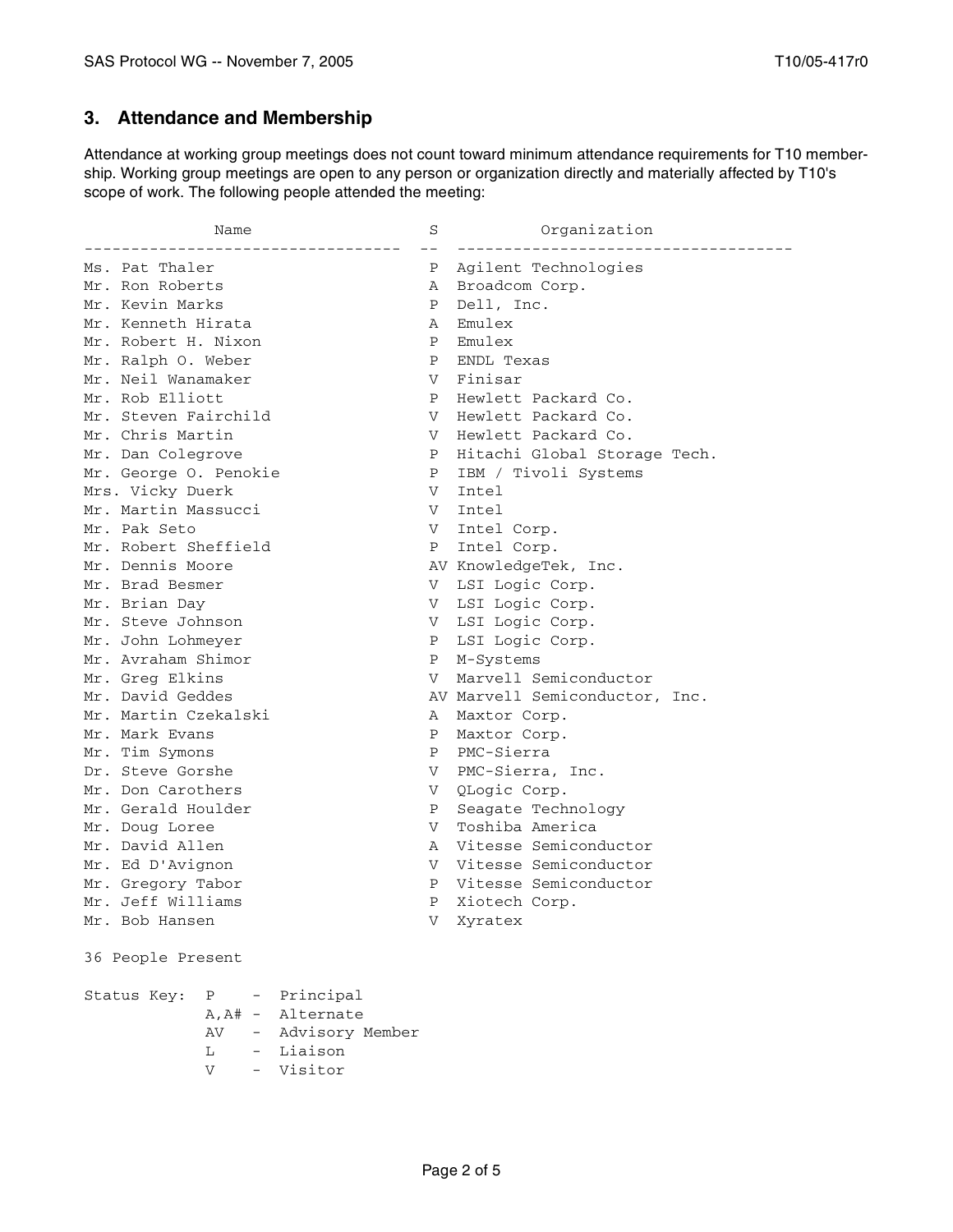## **4. Old Business**

## **4.1 SAS-2 protocol for changing driver amplitude (03-285) [Evans]**

Mark Evans requested that discussion of this topic be deferred to the next meeting.

## **4.2 SAS-2 More counters (04-172) [Elliott]**

Rob Elliott presented a proposal to add counters to the SAS Protocol-Specific Log Page (04-172r2). The latest revision included an SMP management interface and Brian Day identified areas where the interface needed enhancements or clarifications. The newly added Broadcast based on counters reaching their maximum values contained unclear definitions and the group requested that it be clarified.

Rob agreed to prepare a new revision for consideration at the next meeting.

### **4.3 SAS-2 Zoning (05-144) [Symons, Laio and Grieff]**

Tim Symons presented the revised SAS-2 Zoning proposal (05-144r9). The group discussed several enhancements to the proposal. Several clarity issues were raised regarding the Configure Zone Permission Request description. Additional concerns revolved around the length of the Zone Broadcast Address frame and the group agreed to make the frame smaller, perhaps as small as two Dwords.

Tim agreed to prepare a new revision for consideration at the next meeting.

### **4.4 SAS-2 Add device name to IDENTIFY address frame (05-309) [Elliott]**

Rob Elliott presented a proposal to add device name information to the SAS-2 IDENTIFY address frame (05-309r1). The group discussed IEEE format names and updating the usage tutorials on the IEEE web site. Concerns were raised regarding the UML representation of SAS Addresses and SAS Device Names.

Rob agreed to revise the proposal based on the discussion and present the revision at the next meeting.

### **4.5 SAS-2 STP connection time limits (05-306) [Elliott]**

Rob Elliott presented a proposal to add time limits for SAS-to-SATA connections (05-306r1). Coordinating the proposal with ATA-8 required some changes that Rob noted with the help of Mark Evans. Concerns were raised about the automatic clearing of Affiliations. Rob agreed to prepare a modified revision of the proposal.

Rob Elliott moved that 05-306r2 (r1 as modified) be recommended for inclusion in SAS-2. Steve Johnson seconded the motion. The motion was approved 14:0:4.

### **4.6 SAS-2 More Phy Test Patterns (04-222) [Elliott]**

Rob Elliott presented a proposal to add more Phy test patterns (04-222r5). George Penokie complained that illegal K characters were still allowed in the proposal. Rob led efforts to revise the text to eliminate such concerns which were ultimately successful.

Rob Elliott moved that 04-222r6 (r5 as modified) be recommended for inclusion in SAS-2. Kevin Marks seconded the motion. The motion passed 9:3:6.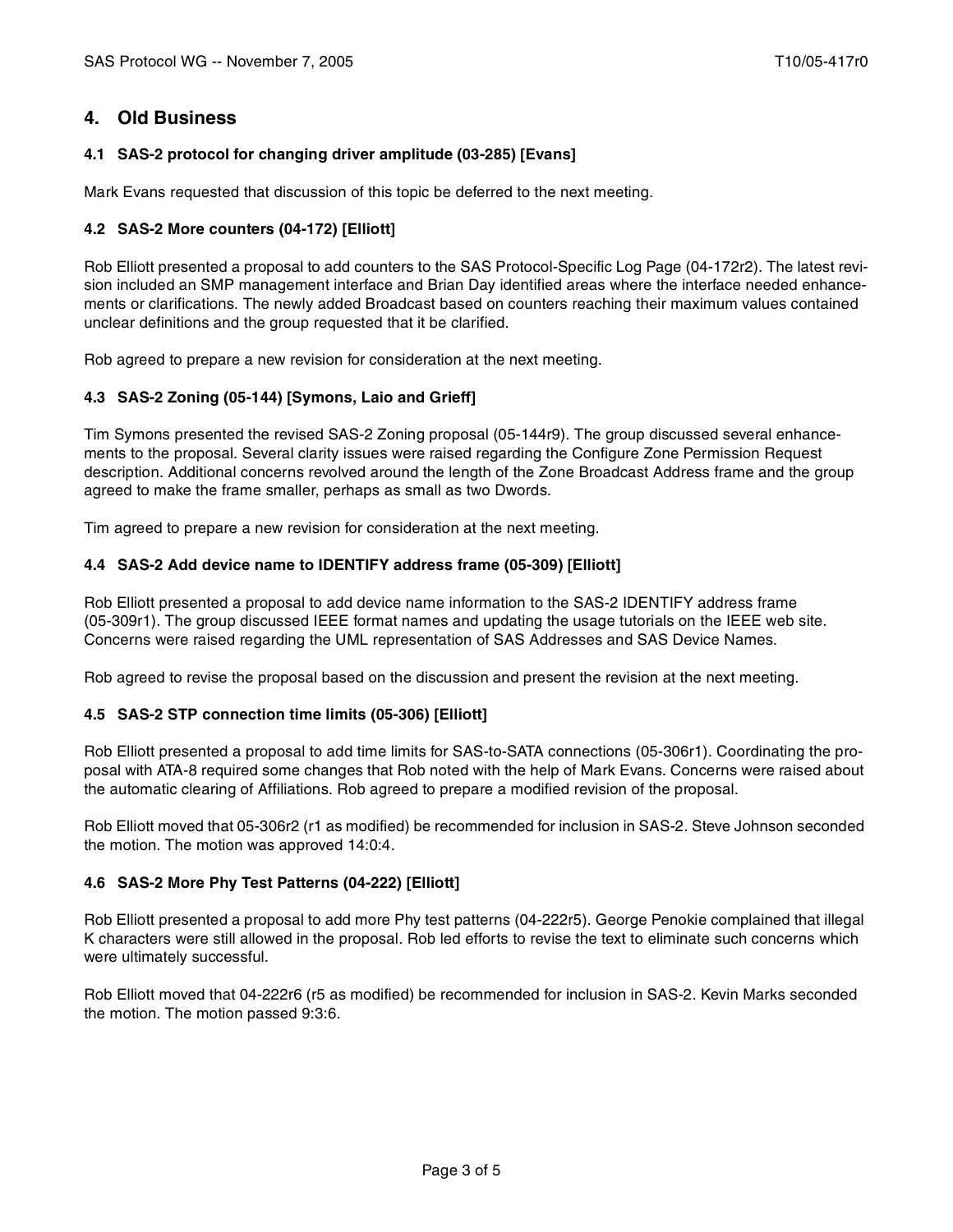## **5. New Business**

## **5.1 SAS-2, SAM-4, SPC-4, NOTIFY (POWER FAILURE EXPECTED) Fixes (05-370) [Penokie]**

George Penokie presented a proposal to address issues raised during the incorporation of 05-167r5 (05-370r0). Concerns were raised about the effects of the changes on the lifetimes of task management functions and George agreed to revise the proposal.

George Penokie moved that 05-370r1 (r1 as revised) be recommended for inclusion in SAS-2, SAM-4, and SPC-4. Mark Evans seconded the motion. The motion passed 12:1:2.

## **5.2 SAS 1.1 Expander Issues-092805 (05-373) [Stoops]**

Because Tim Hoglund was unable to attend, the group felt that this topic could not be resolved, so closing the identified issues was deferred to the next meeting.

### **5.3 SAS-2 revision 0 minor corrections (05-412) [Elliott]**

Rob Elliott presented three typographical problems in substantive SAS-2 text (05-412r0). Rob Elliott moved that 05-412r0 be recommended for incorporation in SAS-2. Bob Sheffield seconded the motion. In the absence of any objections, the motion passed unanimously.

## **5.4 SAS-2 Multiplexing (05-381) [Elliott]**

Due to the late hour, Rob Elliott agreed to defer discussion of this topic to the next meeting.

### **5.5 SAS-2 Wide SSP target port simultaneous connection rules (05-322) [Elliott]**

Rob Elliott presented a proposal to add a mode page to manage target usage of simultaneous connections (05-322r0). The target memory requirements needed to support the mode page raised substantial concerns. The only way to address the concerns was to remove the mode page from the proposal and Rob agreed to revise it accordingly for consideration at the next meeting.

### **5.6 SAS-2 Zone Check and Route Table Clarification (05-416) [D'Avignon]**

Ed D'Avignon presented a discussion of where checks are performed in a Zoning Service Delivery Subsystem (05-416r0).

The group agreed to remove this item from future agendas.

### **5.7 Analysis of DFE Error Bursts on Primitive Sequences (05-422) [Gorshe]**

Noting that 6 Gbs support may require receivers to implement Decision Feedback Equalization in Phys, Steve Gorshe presented an analysis of DFE usage on key SAS Primitive Sequences (05-422r0).

The group suggested a 'majority voting' solution to issues regarding the detection of the key SAS Primitive Sequences raised by Steve's presentation.

Steve agreed to prepare a new, detailed proposal based on the suggestion.

The group agreed to remove this item from future agendas.